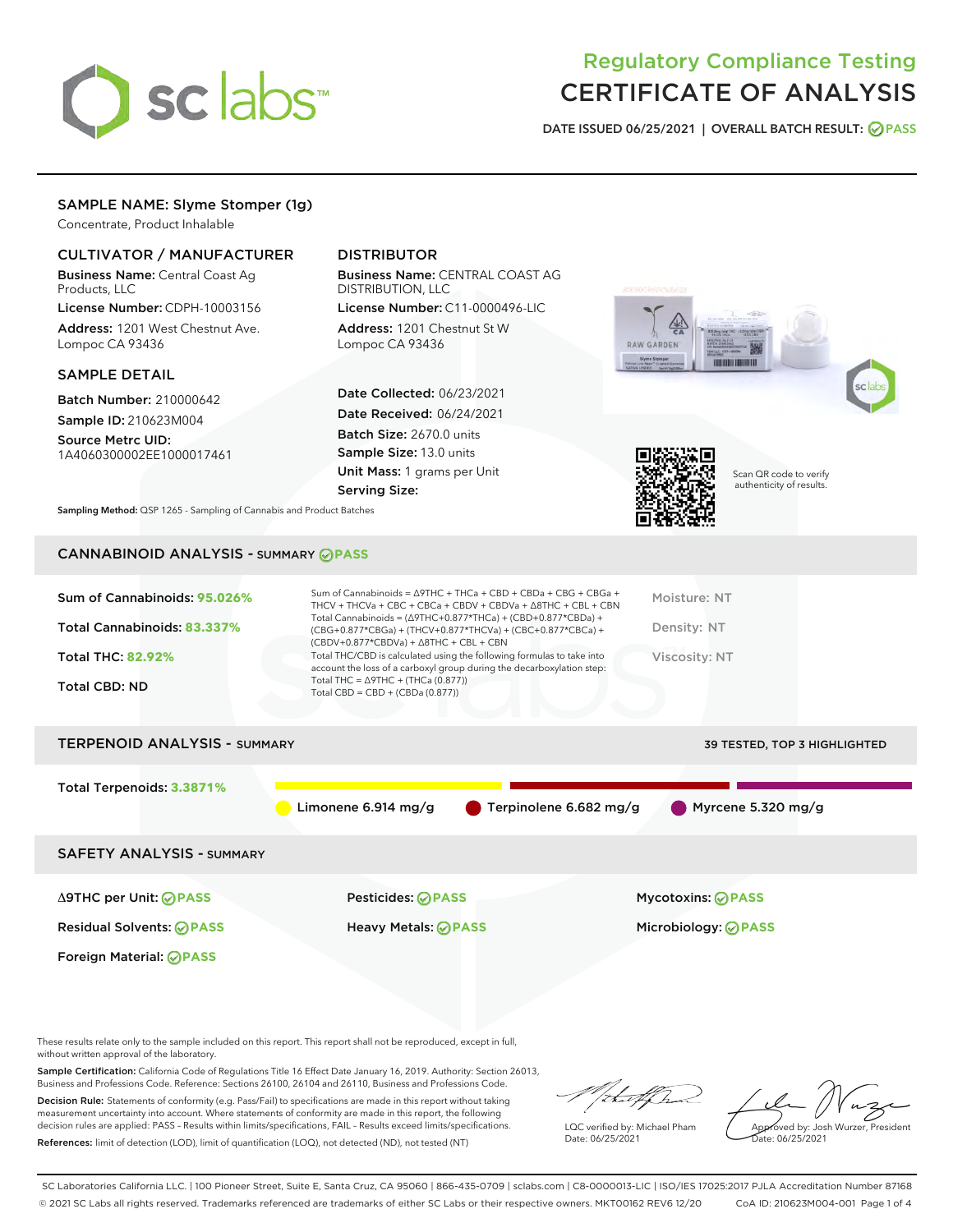



SLYME STOMPER (1G) | DATE ISSUED 06/25/2021 | OVERALL BATCH RESULT: 2 PASS

#### CANNABINOID TEST RESULTS - 06/25/2021 2 PASS

Tested by high-performance liquid chromatography with diode-array detection (HPLC-DAD). **Method:** QSP 1157 - Analysis of Cannabinoids by HPLC-DAD

#### TOTAL CANNABINOIDS: **83.337%**

Total Cannabinoids (Total THC) + (Total CBD) + (Total CBG) + (Total THCV) + (Total CBC) + (Total CBDV) + ∆8THC + CBL + CBN

TOTAL THC: **82.92%** Total THC (∆9THC+0.877\*THCa)

TOTAL CBD: ND

Total CBD (CBD+0.877\*CBDa)

TOTAL CBG: ND Total CBG (CBG+0.877\*CBGa)

TOTAL THCV: 0.417% Total THCV (THCV+0.877\*THCVa)

TOTAL CBC: ND Total CBC (CBC+0.877\*CBCa)

TOTAL CBDV: ND Total CBDV (CBDV+0.877\*CBDVa)

| <b>COMPOUND</b>  | LOD/LOQ<br>(mg/g)          | <b>MEASUREMENT</b><br><b>UNCERTAINTY</b><br>(mg/g) | <b>RESULT</b><br>(mg/g) | <b>RESULT</b><br>(%) |
|------------------|----------------------------|----------------------------------------------------|-------------------------|----------------------|
| <b>THCa</b>      | 0.05/0.14                  | ±24.299                                            | 945.50                  | 94.550               |
| <b>THCVa</b>     | 0.07 / 0.20                | ±0.227                                             | 4.76                    | 0.476                |
| <b>A9THC</b>     | 0.06 / 0.26                | N/A                                                | <b>ND</b>               | <b>ND</b>            |
| $\triangle$ 8THC | 0.1/0.4                    | N/A                                                | <b>ND</b>               | <b>ND</b>            |
| <b>THCV</b>      | 0.1/0.2                    | N/A                                                | <b>ND</b>               | <b>ND</b>            |
| <b>CBD</b>       | 0.07/0.29                  | N/A                                                | <b>ND</b>               | <b>ND</b>            |
| <b>CBDa</b>      | 0.02/0.19                  | N/A                                                | <b>ND</b>               | <b>ND</b>            |
| <b>CBDV</b>      | 0.04/0.15                  | N/A                                                | <b>ND</b>               | <b>ND</b>            |
| <b>CBDVa</b>     | 0.03/0.53                  | N/A                                                | <b>ND</b>               | <b>ND</b>            |
| <b>CBG</b>       | 0.06/0.19                  | N/A                                                | <b>ND</b>               | <b>ND</b>            |
| <b>CBGa</b>      | 0.1/0.2                    | N/A                                                | <b>ND</b>               | <b>ND</b>            |
| <b>CBL</b>       | 0.06 / 0.24                | N/A                                                | <b>ND</b>               | <b>ND</b>            |
| <b>CBN</b>       | 0.1/0.3                    | N/A                                                | <b>ND</b>               | <b>ND</b>            |
| <b>CBC</b>       | 0.2 / 0.5                  | N/A                                                | <b>ND</b>               | <b>ND</b>            |
| <b>CBCa</b>      | 0.07/0.28                  | N/A                                                | <b>ND</b>               | <b>ND</b>            |
|                  | <b>SUM OF CANNABINOIDS</b> |                                                    | 950.26 mg/g             | 95.026%              |

#### **UNIT MASS: 1 grams per Unit**

| ∆9THC per Unit                        | 1120 per-package limit     | <b>ND</b>                    | <b>PASS</b> |
|---------------------------------------|----------------------------|------------------------------|-------------|
| <b>Total THC per Unit</b>             |                            | 829.20 mg/unit               |             |
| <b>CBD per Unit</b>                   |                            | <b>ND</b>                    |             |
| <b>Total CBD per Unit</b>             |                            | <b>ND</b>                    |             |
| Sum of Cannabinoids<br>per Unit       |                            | 950.26 mg/unit               |             |
| <b>Total Cannabinoids</b><br>per Unit |                            | 833.37 mg/unit               |             |
| <b>MOISTURE TEST RESULT</b>           | <b>DENSITY TEST RESULT</b> | <b>VISCOSITY TEST RESULT</b> |             |

Not Tested

Not Tested

Not Tested

#### TERPENOID TEST RESULTS - 06/25/2021

Terpene analysis utilizing gas chromatography-flame ionization detection (GC-FID). **Method:** QSP 1192 - Analysis of Terpenoids by GC-FID

| <b>COMPOUND</b>         | LOD/LOQ<br>(mg/g) | <b>MEASUREMENT</b><br><b>UNCERTAINTY</b><br>(mg/g) | <b>RESULT</b><br>(mg/g)                         | <b>RESULT</b><br>(%) |
|-------------------------|-------------------|----------------------------------------------------|-------------------------------------------------|----------------------|
| Limonene                | 0.005 / 0.016     | ±0.0989                                            | 6.914                                           | 0.6914               |
| Terpinolene             | 0.008 / 0.026     | ±0.1370                                            | 6.682                                           | 0.6682               |
| <b>Myrcene</b>          | 0.008 / 0.025     | ±0.0686                                            | 5.320                                           | 0.5320               |
| $\upbeta$ Caryophyllene | 0.004 / 0.012     | ±0.1661                                            | 4.667                                           | 0.4667               |
| Linalool                | 0.009 / 0.032     | ±0.0765                                            | 2.013                                           | 0.2013               |
| $\beta$ Pinene          | 0.004 / 0.014     | ±0.0137                                            | 1.188                                           | 0.1188               |
| $\alpha$ Humulene       | 0.009/0.029       | ±0.0379                                            | 1.182                                           | 0.1182               |
| Ocimene                 | 0.011 / 0.038     | ±0.0333                                            | 1.037                                           | 0.1037               |
| $\alpha$ Pinene         | 0.005 / 0.017     | ±0.0077                                            | 0.893                                           | 0.0893               |
| trans-β-Farnesene       | 0.008 / 0.025     | ±0.0307                                            | 0.865                                           | 0.0865               |
| Fenchol                 | 0.010 / 0.034     | ±0.0295                                            | 0.761                                           | 0.0761               |
| <b>Terpineol</b>        | 0.016 / 0.055     | ±0.0394                                            | 0.642                                           | 0.0642               |
| Valencene               | 0.009 / 0.030     | ±0.0255                                            | 0.370                                           | 0.0370               |
| $\alpha$ Phellandrene   | 0.006 / 0.020     | ±0.0027                                            | 0.196                                           | 0.0196               |
| <b>Borneol</b>          | 0.005 / 0.016     | ±0.0080                                            | 0.190                                           | 0.0190               |
| 3 Carene                | 0.005 / 0.018     | ±0.0023                                            | 0.165                                           | 0.0165               |
| $\alpha$ Terpinene      | 0.005 / 0.017     | ±0.0023                                            | 0.156                                           | 0.0156               |
| Guaiol                  | 0.009 / 0.030     | ±0.0063                                            | 0.134                                           | 0.0134               |
| $\gamma$ Terpinene      | 0.006 / 0.018     | ±0.0018                                            | 0.104                                           | 0.0104               |
| Camphene                | 0.005 / 0.015     | ±0.0011                                            | 0.097                                           | 0.0097               |
| $\alpha$ Bisabolol      | 0.008 / 0.026     | ±0.0031                                            | 0.058                                           | 0.0058               |
| Nerolidol               | 0.009 / 0.028     | ±0.0028                                            | 0.045                                           | 0.0045               |
| <b>Geranyl Acetate</b>  | 0.004 / 0.014     | ±0.0018                                            | 0.043                                           | 0.0043               |
| Fenchone                | 0.009 / 0.028     | ±0.0010                                            | 0.036                                           | 0.0036               |
| Citronellol             | 0.003 / 0.010     | ±0.0017                                            | 0.035                                           | 0.0035               |
| Caryophyllene<br>Oxide  | 0.010 / 0.033     | ±0.0015                                            | 0.033                                           | 0.0033               |
| Sabinene                | 0.004 / 0.014     | ±0.0003                                            | 0.026                                           | 0.0026               |
| Eucalyptol              | 0.006 / 0.018     | ±0.0005                                            | 0.019                                           | 0.0019               |
| p-Cymene                | 0.005 / 0.016     | N/A                                                | <loq< th=""><th><loq< th=""></loq<></th></loq<> | <loq< th=""></loq<>  |
| Sabinene Hydrate        | 0.006 / 0.022     | N/A                                                | <loq< th=""><th><loq< th=""></loq<></th></loq<> | <loq< th=""></loq<>  |
| Nerol                   | 0.003 / 0.011     | N/A                                                | <loq< th=""><th><loq< th=""></loq<></th></loq<> | <loq< th=""></loq<>  |
| (-)-Isopulegol          | 0.005 / 0.016     | N/A                                                | ND                                              | ND                   |
| Camphor                 | 0.006 / 0.019     | N/A                                                | ND                                              | <b>ND</b>            |
| Isoborneol              | 0.004 / 0.012     | N/A                                                | ND                                              | ND                   |
| Menthol                 | 0.008 / 0.025     | N/A                                                | ND                                              | ND                   |
| R-(+)-Pulegone          | 0.003 / 0.011     | N/A                                                | ND                                              | ND                   |
| Geraniol                | 0.002 / 0.007     | N/A                                                | ND                                              | ND                   |
| $\alpha$ Cedrene        | 0.005 / 0.016     | N/A                                                | ND                                              | ND                   |
| Cedrol                  | 0.008 / 0.027     | N/A                                                | ND                                              | <b>ND</b>            |
| <b>TOTAL TERPENOIDS</b> |                   |                                                    | 33.871 mg/g                                     | 3.3871%              |

SC Laboratories California LLC. | 100 Pioneer Street, Suite E, Santa Cruz, CA 95060 | 866-435-0709 | sclabs.com | C8-0000013-LIC | ISO/IES 17025:2017 PJLA Accreditation Number 87168 © 2021 SC Labs all rights reserved. Trademarks referenced are trademarks of either SC Labs or their respective owners. MKT00162 REV6 12/20 CoA ID: 210623M004-001 Page 2 of 4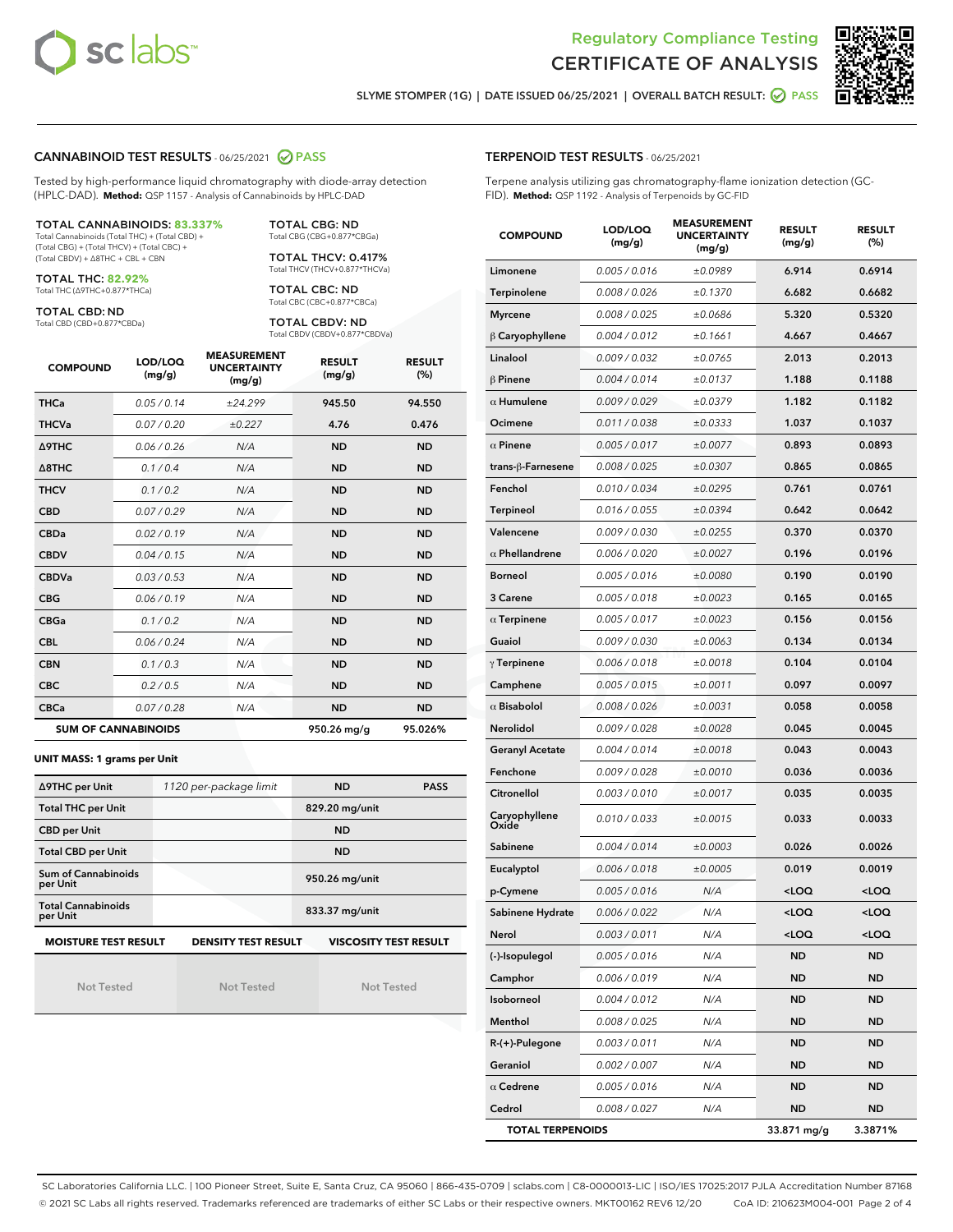



SLYME STOMPER (1G) | DATE ISSUED 06/25/2021 | OVERALL BATCH RESULT:  $\bigotimes$  PASS

## CATEGORY 1 PESTICIDE TEST RESULTS - 06/25/2021 2 PASS

Pesticide and plant growth regulator analysis utilizing high-performance liquid chromatography-mass spectrometry (HPLC-MS) or gas chromatography-mass spectrometry (GC-MS). \*GC-MS utilized where indicated. **Method:** QSP 1212 - Analysis of Pesticides and Mycotoxins by LC-MS or QSP 1213 - Analysis of Pesticides by GC-MS

| <b>COMPOUND</b>             | LOD/LOQ<br>$(\mu g/g)$ | <b>ACTION</b><br><b>LIMIT</b><br>$(\mu g/g)$ | <b>MEASUREMENT</b><br><b>UNCERTAINTY</b><br>$(\mu g/g)$ | <b>RESULT</b><br>$(\mu g/g)$ | <b>RESULT</b> |
|-----------------------------|------------------------|----------------------------------------------|---------------------------------------------------------|------------------------------|---------------|
| Aldicarb                    | 0.03 / 0.08            | $\ge$ LOD                                    | N/A                                                     | <b>ND</b>                    | <b>PASS</b>   |
| Carbofuran                  | 0.02/0.05              | $\ge$ LOD                                    | N/A                                                     | <b>ND</b>                    | <b>PASS</b>   |
| Chlordane*                  | 0.03 / 0.08            | $\ge$ LOD                                    | N/A                                                     | <b>ND</b>                    | <b>PASS</b>   |
| Chlorfenapyr*               | 0.03/0.10              | $\ge$ LOD                                    | N/A                                                     | <b>ND</b>                    | <b>PASS</b>   |
| Chlorpyrifos                | 0.02 / 0.06            | $\ge$ LOD                                    | N/A                                                     | <b>ND</b>                    | <b>PASS</b>   |
| Coumaphos                   | 0.02 / 0.07            | $>$ LOD                                      | N/A                                                     | <b>ND</b>                    | <b>PASS</b>   |
| Daminozide                  | 0.02 / 0.07            | $\ge$ LOD                                    | N/A                                                     | <b>ND</b>                    | <b>PASS</b>   |
| <b>DDVP</b><br>(Dichlorvos) | 0.03/0.09              | $\ge$ LOD                                    | N/A                                                     | <b>ND</b>                    | <b>PASS</b>   |
| Dimethoate                  | 0.03 / 0.08            | $>$ LOD                                      | N/A                                                     | <b>ND</b>                    | <b>PASS</b>   |
| Ethoprop(hos)               | 0.03/0.10              | $\ge$ LOD                                    | N/A                                                     | <b>ND</b>                    | <b>PASS</b>   |
| Etofenprox                  | 0.02 / 0.06            | $\ge$ LOD                                    | N/A                                                     | <b>ND</b>                    | <b>PASS</b>   |
| Fenoxycarb                  | 0.03 / 0.08            | $>$ LOD                                      | N/A                                                     | <b>ND</b>                    | <b>PASS</b>   |
| Fipronil                    | 0.03/0.08              | $\ge$ LOD                                    | N/A                                                     | <b>ND</b>                    | <b>PASS</b>   |
| Imazalil                    | 0.02 / 0.06            | $>$ LOD                                      | N/A                                                     | <b>ND</b>                    | <b>PASS</b>   |
| Methiocarb                  | 0.02 / 0.07            | $\ge$ LOD                                    | N/A                                                     | <b>ND</b>                    | <b>PASS</b>   |
| Methyl<br>parathion         | 0.03/0.10              | $\ge$ LOD                                    | N/A                                                     | <b>ND</b>                    | <b>PASS</b>   |
| <b>Mevinphos</b>            | 0.03/0.09              | $\ge$ LOD                                    | N/A                                                     | <b>ND</b>                    | <b>PASS</b>   |
| Paclobutrazol               | 0.02 / 0.05            | $\ge$ LOD                                    | N/A                                                     | <b>ND</b>                    | <b>PASS</b>   |
| Propoxur                    | 0.03/0.09              | $\ge$ LOD                                    | N/A                                                     | <b>ND</b>                    | <b>PASS</b>   |
| Spiroxamine                 | 0.03 / 0.08            | $\ge$ LOD                                    | N/A                                                     | <b>ND</b>                    | <b>PASS</b>   |
| Thiacloprid                 | 0.03/0.10              | $\ge$ LOD                                    | N/A                                                     | <b>ND</b>                    | <b>PASS</b>   |

#### CATEGORY 2 PESTICIDE TEST RESULTS - 06/25/2021 @ PASS

| <b>COMPOUND</b>          | LOD/LOQ<br>$(\mu g/g)$ | <b>ACTION</b><br><b>LIMIT</b><br>$(\mu g/g)$ | <b>MEASUREMENT</b><br><b>UNCERTAINTY</b><br>$(\mu g/g)$ | <b>RESULT</b><br>$(\mu g/g)$ | <b>RESULT</b> |
|--------------------------|------------------------|----------------------------------------------|---------------------------------------------------------|------------------------------|---------------|
| Abamectin                | 0.03/0.10              | 0.1                                          | N/A                                                     | <b>ND</b>                    | <b>PASS</b>   |
| Acephate                 | 0.02/0.07              | 0.1                                          | N/A                                                     | <b>ND</b>                    | <b>PASS</b>   |
| Acequinocyl              | 0.02/0.07              | 0.1                                          | N/A                                                     | <b>ND</b>                    | <b>PASS</b>   |
| Acetamiprid              | 0.02/0.05              | 0.1                                          | N/A                                                     | <b>ND</b>                    | <b>PASS</b>   |
| Azoxystrobin             | 0.02/0.07              | 0.1                                          | N/A                                                     | <b>ND</b>                    | <b>PASS</b>   |
| <b>Bifenazate</b>        | 0.01/0.04              | 0.1                                          | N/A                                                     | <b>ND</b>                    | <b>PASS</b>   |
| <b>Bifenthrin</b>        | 0.02 / 0.05            | 3                                            | N/A                                                     | <b>ND</b>                    | <b>PASS</b>   |
| <b>Boscalid</b>          | 0.03/0.09              | 0.1                                          | N/A                                                     | <b>ND</b>                    | <b>PASS</b>   |
| Captan                   | 0.19/0.57              | 0.7                                          | N/A                                                     | <b>ND</b>                    | <b>PASS</b>   |
| Carbaryl                 | 0.02/0.06              | 0.5                                          | N/A                                                     | <b>ND</b>                    | <b>PASS</b>   |
| Chlorantranilip-<br>role | 0.04/0.12              | 10                                           | N/A                                                     | <b>ND</b>                    | <b>PASS</b>   |
| Clofentezine             | 0.03/0.09              | 0.1                                          | N/A                                                     | <b>ND</b>                    | <b>PASS</b>   |

| <b>COMPOUND</b>               | LOD/LOQ<br>(µg/g) | <b>ACTION</b><br>LIMIT<br>$(\mu g/g)$ | <b>MEASUREMENT</b><br><b>UNCERTAINTY</b><br>$(\mu g/g)$ | <b>RESULT</b><br>(µg/g) | <b>RESULT</b> |
|-------------------------------|-------------------|---------------------------------------|---------------------------------------------------------|-------------------------|---------------|
| Cyfluthrin                    | 0.12 / 0.38       | 2                                     | N/A                                                     | <b>ND</b>               | <b>PASS</b>   |
| Cypermethrin                  | 0.11 / 0.32       | $\mathcal{I}$                         | N/A                                                     | <b>ND</b>               | <b>PASS</b>   |
| Diazinon                      | 0.02 / 0.05       | 0.1                                   | N/A                                                     | <b>ND</b>               | <b>PASS</b>   |
| Dimethomorph                  | 0.03 / 0.09       | 2                                     | N/A                                                     | <b>ND</b>               | <b>PASS</b>   |
| Etoxazole                     | 0.02 / 0.06       | 0.1                                   | N/A                                                     | <b>ND</b>               | <b>PASS</b>   |
| Fenhexamid                    | 0.03 / 0.09       | 0.1                                   | N/A                                                     | <b>ND</b>               | <b>PASS</b>   |
| Fenpyroximate                 | 0.02 / 0.06       | 0.1                                   | N/A                                                     | <b>ND</b>               | <b>PASS</b>   |
| Flonicamid                    | 0.03 / 0.10       | 0.1                                   | N/A                                                     | <b>ND</b>               | <b>PASS</b>   |
| Fludioxonil                   | 0.03 / 0.10       | 0.1                                   | N/A                                                     | <b>ND</b>               | <b>PASS</b>   |
| Hexythiazox                   | 0.02 / 0.07       | 0.1                                   | N/A                                                     | <b>ND</b>               | <b>PASS</b>   |
| Imidacloprid                  | 0.04 / 0.11       | 5                                     | N/A                                                     | <b>ND</b>               | <b>PASS</b>   |
| Kresoxim-methyl               | 0.02 / 0.07       | 0.1                                   | N/A                                                     | <b>ND</b>               | <b>PASS</b>   |
| Malathion                     | 0.03 / 0.09       | 0.5                                   | N/A                                                     | <b>ND</b>               | <b>PASS</b>   |
| Metalaxyl                     | 0.02 / 0.07       | $\overline{c}$                        | N/A                                                     | <b>ND</b>               | <b>PASS</b>   |
| Methomyl                      | 0.03 / 0.10       | $\mathcal{I}$                         | N/A                                                     | <b>ND</b>               | <b>PASS</b>   |
| Myclobutanil                  | 0.03 / 0.09       | 0.1                                   | N/A                                                     | <b>ND</b>               | <b>PASS</b>   |
| Naled                         | 0.02 / 0.07       | 0.1                                   | N/A                                                     | <b>ND</b>               | <b>PASS</b>   |
| Oxamyl                        | 0.04 / 0.11       | 0.5                                   | N/A                                                     | <b>ND</b>               | <b>PASS</b>   |
| Pentachloronitro-<br>benzene* | 0.03/0.09         | 0.1                                   | N/A                                                     | <b>ND</b>               | <b>PASS</b>   |
| Permethrin                    | 0.04 / 0.12       | 0.5                                   | N/A                                                     | <b>ND</b>               | <b>PASS</b>   |
| Phosmet                       | 0.03 / 0.10       | 0.1                                   | N/A                                                     | <b>ND</b>               | <b>PASS</b>   |
| Piperonylbu-<br>toxide        | 0.02 / 0.07       | 3                                     | N/A                                                     | <b>ND</b>               | <b>PASS</b>   |
| Prallethrin                   | 0.03 / 0.08       | 0.1                                   | N/A                                                     | <b>ND</b>               | <b>PASS</b>   |
| Propiconazole                 | 0.02 / 0.07       | 0.1                                   | N/A                                                     | <b>ND</b>               | <b>PASS</b>   |
| Pyrethrins                    | 0.04 / 0.12       | 0.5                                   | N/A                                                     | <b>ND</b>               | <b>PASS</b>   |
| Pyridaben                     | 0.02 / 0.07       | 0.1                                   | N/A                                                     | <b>ND</b>               | <b>PASS</b>   |
| Spinetoram                    | 0.02 / 0.07       | 0.1                                   | N/A                                                     | <b>ND</b>               | <b>PASS</b>   |
| Spinosad                      | 0.02 / 0.07       | 0.1                                   | N/A                                                     | <b>ND</b>               | <b>PASS</b>   |
| Spiromesifen                  | 0.02 / 0.05       | 0.1                                   | N/A                                                     | <b>ND</b>               | <b>PASS</b>   |
| Spirotetramat                 | 0.02 / 0.06       | 0.1                                   | N/A                                                     | <b>ND</b>               | <b>PASS</b>   |
| Tebuconazole                  | 0.02 / 0.07       | 0.1                                   | N/A                                                     | <b>ND</b>               | <b>PASS</b>   |
| Thiamethoxam                  | 0.03 / 0.10       | 5                                     | N/A                                                     | <b>ND</b>               | <b>PASS</b>   |
| Trifloxystrobin               | 0.03 / 0.08       | 0.1                                   | N/A                                                     | <b>ND</b>               | <b>PASS</b>   |

SC Laboratories California LLC. | 100 Pioneer Street, Suite E, Santa Cruz, CA 95060 | 866-435-0709 | sclabs.com | C8-0000013-LIC | ISO/IES 17025:2017 PJLA Accreditation Number 87168 © 2021 SC Labs all rights reserved. Trademarks referenced are trademarks of either SC Labs or their respective owners. MKT00162 REV6 12/20 CoA ID: 210623M004-001 Page 3 of 4